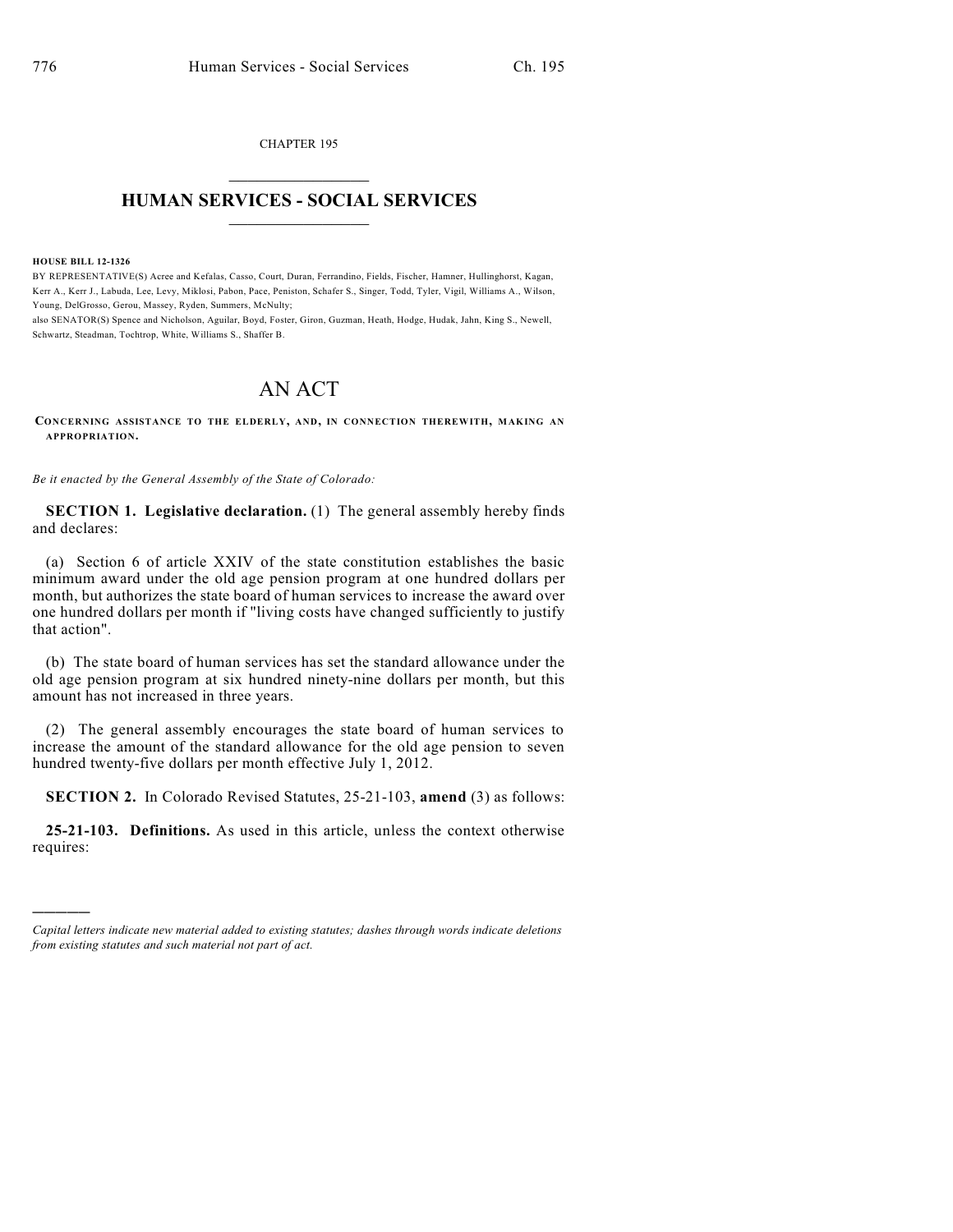(3) "Eligible senior" means an adult who:

(a) Is sixty years of age or older; and

(b) (I) Is eligible for old age pension assistance as defined in section 26-2-111 (2), C.R.S.; OR

(II) IS ELIGIBLE FOR MEDICAL ASSISTANCE PURSUANT TO SECTION 25.5-5-101 (1) (l), C.R.S., BUT IS NOT ELIGIBLE FOR LONG-TERM CARE SERVICES PURSUANT TO ARTICLE 6 OF TITLE 25.5, C.R.S.

**SECTION 3.** In Colorado Revised Statutes, 26-11-205.5, **amend** (5) as follows:

**26-11-205.5. Older Coloradans program - distribution formula.** (5) (a) There is hereby created the older Coloradans cash fund, referred to in this subsection (5) as the "fund". The fund shall consist of moneys allocated and credited to the fund from sales and use taxes pursuant to the provisions of section 39-26-123 (3) (a) (III), C.R.S., and any moneys appropriated to the fund by the general assembly. In addition, the state treasurer may credit to the fund any public or private gifts, grants, or donations received by the state department for implementation of the program. The fund shall be subject to annual appropriation by the general assembly to the state department. Notwithstanding the provisions of section 24-36-114, C.R.S., all interest derived from the deposit and investment of moneys in the fund shall be credited to the fund. Any amount remaining in the fund at the end of any fiscal year shall remain in the fund and not be transferred or credited to the general fund or any other fund.

(b) THERE IS HEREBY CREATED WITHIN THE FUND THE SENIOR SERVICES ACCOUNT, REFERRED TO IN THIS PARAGRAPH (b) AS THE "ACCOUNT". THE ACCOUNT SHALL CONSIST OF MONEYS TRANSFERRED TO THE ACCOUNT PURSUANT TO SECTION 39-3-207 (6), C.R.S. MONEYS IN THE ACCOUNT ARE SUBJECT TO ANNUAL APPROPRIATION TO THE STATE DEPARTMENT FOR DISTRIBUTION TO AREA AGENCIES ON AGING PURSUANT TO SUBSECTION (2) OF THIS SECTION. THE STATE DEPARTMENT MAY DESIGNATE THE SENIOR SERVICES FOR WHICH MONEYS IN THE ACCOUNT SHALL BE USED.

**SECTION 4.** In Colorado Revised Statutes, 39-3-207, **add** (6) as follows:

**39-3-207. Reporting of exemptions - reimbursement to local governmental entities - transfer of unencumbered balances.** (6) ON JUNE 30, 2013, AND ON EACH JUNE 30 THEREAFTER, THE TREASURER SHALL TRANSFER TO THE SENIOR SERVICES ACCOUNT WITHIN THE OLDER COLORADANS CASH FUND, CREATED PURSUANT TO SECTION 26-11-205.5 (5) (b), C.R.S., AN AMOUNT EQUAL TO THE AMOUNT BY WHICH THE TOTAL ESTIMATED AMOUNT SPECIFIED IN THE ANNUAL GENERAL APPROPRIATIONS ACT FOR THE COSTS OF THIS PART 2 EXCEEDS THE TOTAL AMOUNT OF ALL WARRANTS ISSUED BY THE STATE TREASURER PURSUANT TO PARAGRAPH (a) OF SUBSECTION (4) OF THIS SECTION.

**SECTION 5. Appropriation.** In addition to any other appropriation, there is hereby appropriated, out of any moneys in the general fund not otherwise appropriated, to the department of public health and environment, for the fiscal year